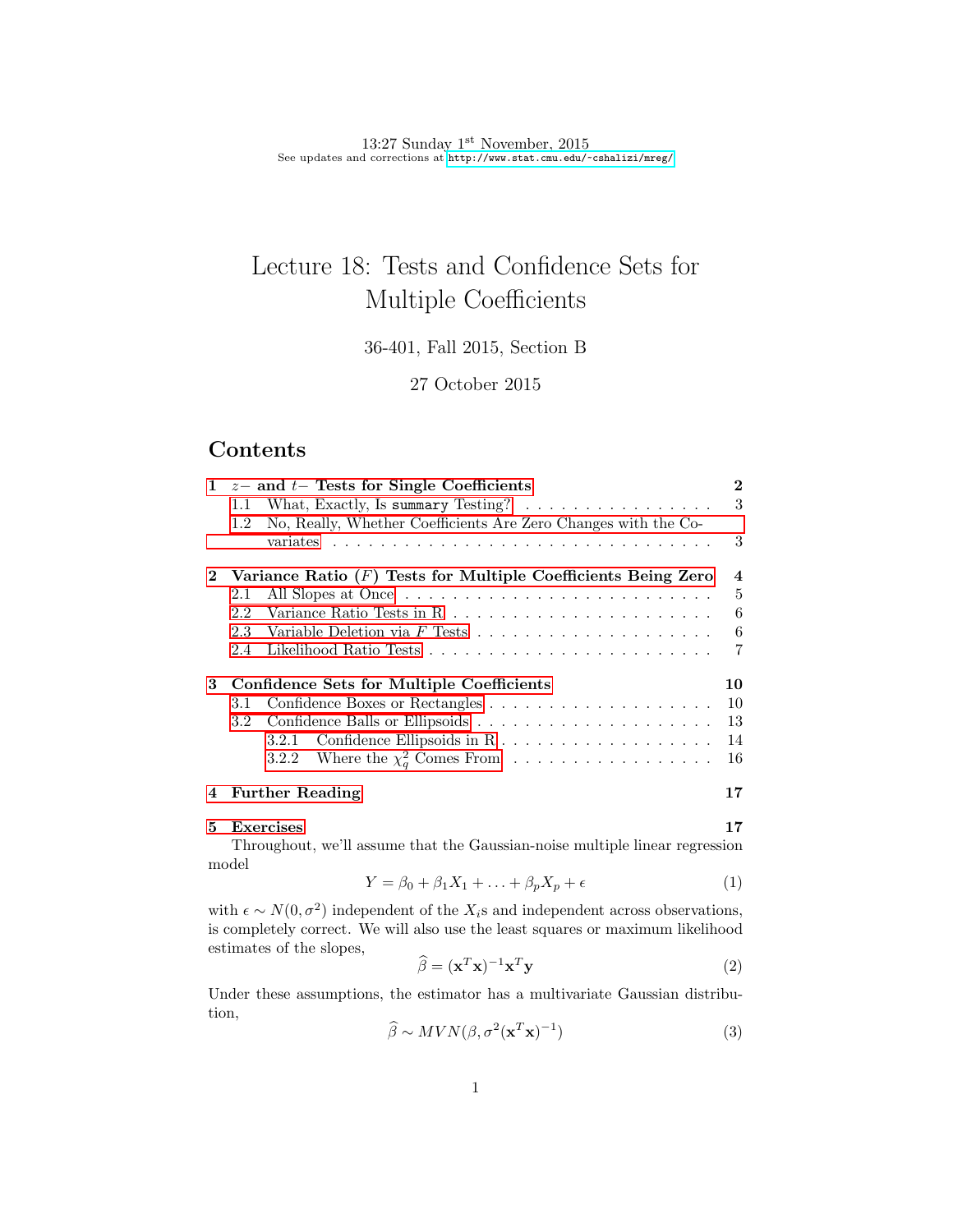The maximum likelihood estimate of  $\sigma^2$ ,  $\hat{\sigma}^2$ , is by

$$
\hat{\sigma}^2 = \frac{1}{n} (\mathbf{y} - \mathbf{x}\hat{\beta})^T (\mathbf{y} - \mathbf{x}\hat{\beta})
$$
(4)

This is slightly negatively biased,  $\mathbb{E}[\hat{\sigma}^2] = \frac{n-p-1}{n}\sigma^2$ , and has the sampling distribution

$$
\frac{n\hat{\sigma}^2}{\sigma^2} \sim \chi^2_{n-p-1} \tag{5}
$$

 $\hat{\sigma}^2 \frac{n}{n-p-1}$  is an unbiased estimator of  $\sigma^2$ .

# <span id="page-1-0"></span>1  $z-$  and  $t-$  Tests for Single Coefficients

Let's write the true standard error of the estimator  $\hat{\beta}_i$  as se $\left[\hat{\beta}_i\right]$ . From the general theory about the variance of  $\widehat{\beta}$ ,

$$
\text{se}\left[\hat{\beta}_i\right] = \sqrt{\sigma^2 (\mathbf{x}^T \mathbf{x})_{i+1, i+1}^{-1}} \tag{6}
$$

(Why  $i + 1$ ?) Further, from the Gaussian distribution of  $\widehat{\beta}$ ,

$$
\frac{\hat{\beta}_i - \beta_i}{\text{se}\left[\hat{\beta}_i\right]} \sim N(0, 1) \tag{7}
$$

If we know  $\sigma^2$ , so that we can compute se  $\left[\hat{\beta}_i\right]$ , we can use this to either test hypotheses about the exact value of  $\beta_i$ , or to form confidence intervals. Specifically, a  $1 - \alpha$  CI would be

$$
\hat{\beta}_i \pm z(\alpha/2) \text{se}\left[\hat{\beta}_i\right]
$$
\n(8)

with  $z_p$  being the  $p<sup>th</sup>$  quantile of the standard Gaussian distribution.

If we use instead the unbiased estimate of  $\sigma^2$ ,  $\hat{\sigma}^2 \frac{n}{n-p-1}$ , to obtain an estimate  $\hat{\mathbf{se}}\left[\hat{\beta}_i\right]$ , we find rather

$$
\frac{\hat{\beta}_i - \beta_i}{\hat{\text{se}}\left[\hat{\beta}_i\right]} \sim t_{n-p-1} \tag{9}
$$

The reasoning for this is exactly parallel to why we got  $t_{n-2}$  distributions for simple linear regression, so I won't rehearse it here. It follows that

$$
\hat{\beta}_i \pm t_{n-p-1} (\alpha/2) \hat{\mathbf{se}} \left[ \hat{\beta}_i \right] \tag{10}
$$

is a  $1-\alpha$  confidence interval for  $\beta_i$ . This is implemented in the confint function, when applied to the output of lm.

As  $n \to \infty$ , this becomes

$$
\hat{\beta}_i \pm z(\alpha/2)\hat{\sigma}\sqrt{(\mathbf{x}^T\mathbf{x})_{i+1,i+1}^{-1}}
$$
\n(11)

which is often a quite practical alternative to the *t*-based interval.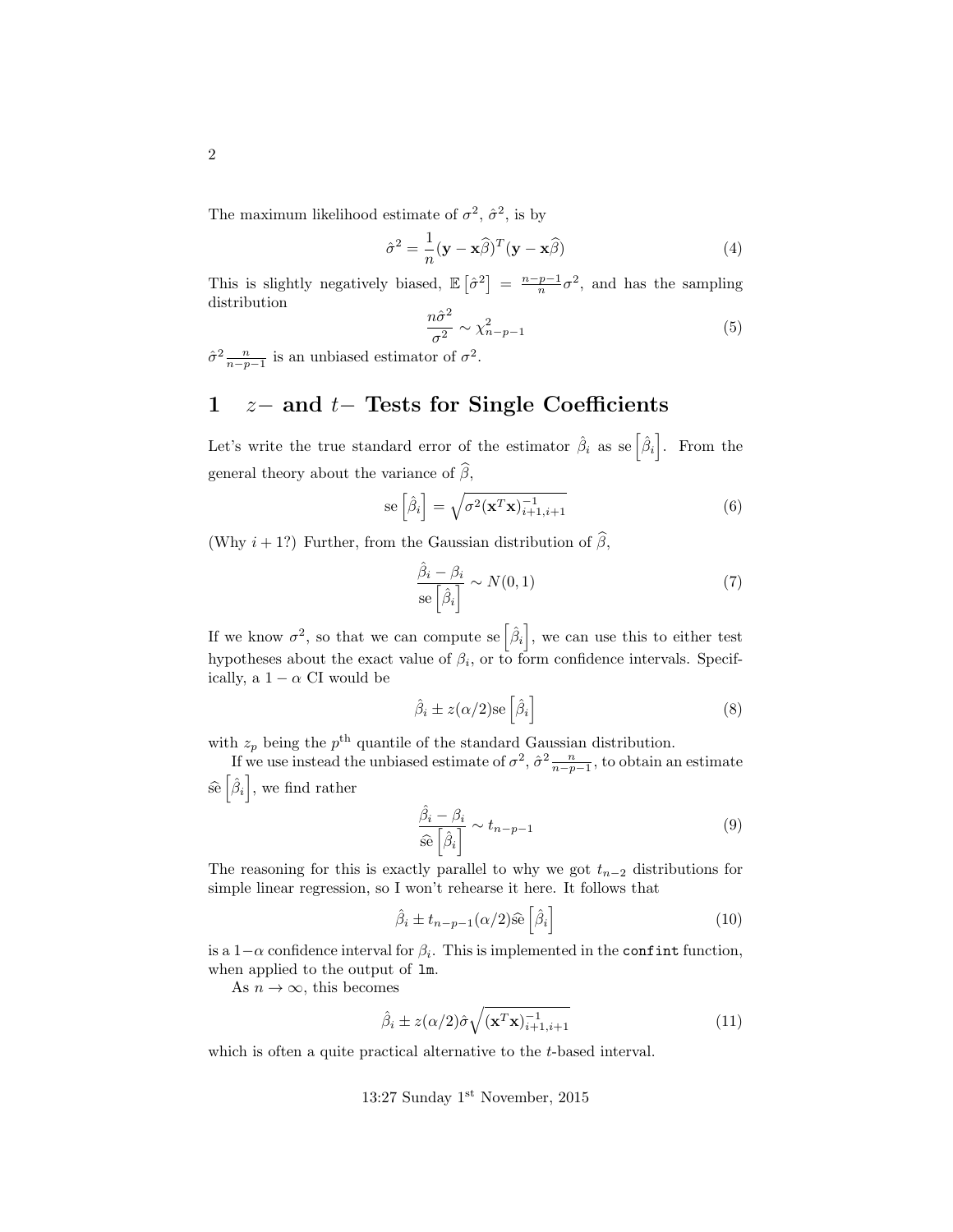### <span id="page-2-0"></span>1.1 What, Exactly, Is summary Testing?

When you run summary on the output of  $\text{lm}$ , part of what it delivers is a table containing estimated coefficients and standard errors, along with a t-statistic and a  $p$ -value for each one. It is important to be very clear about the hypothesis being tested here. There is in fact a different null hypothesis for each row of the table. The null hypothesis for  $\beta_i$  is that

$$
Y = \beta_0 + \beta_1 X_1 + \dots + \beta_{i-1} X_{i-} + 0 X_i + \beta_{i+1} X_i + \dots + \beta_p X_p + \epsilon \tag{12}
$$

with  $\epsilon$  being mean-zero, constant-variance independent Gaussian noise. The alternative hypothesis is that

$$
Y = \beta_0 + \beta_1 X_1 + \dots + \beta_{i-1} X_{i-} + \beta_i X_i + \beta_{i+1} X_i + \dots + \beta_p X_p + \epsilon \tag{13}
$$

with  $\beta_i \neq 0$ , and the same assumptions about  $\epsilon$ . This matters because whether the null hypothesis is true or not depends on what other variables are included in the model. The optimal coefficient on  $X_i$  might be zero with one set of covariates and non-zero with another. The  $t$  test is, by its nature, incapable of saying whether  $X_i$  should be included in the model or not.

(This is in addition to the usual cautions about whether testing  $\beta_i = 0$ is really informative, about not mistaking "detectably different from zero" for "important", and about how any  $\beta_i \neq 0$  will eventually have a p-value arbitrarily close to 0.)

## <span id="page-2-1"></span>1.2 No, Really, Whether Coefficients Are Zero Changes with the Covariates

Here is the simplest situation I know of which illustrates that the true (optimal or population-level) coefficient of a given predictor variable changes with the other variables included in the model. Suppose that the true model is

$$
Y = \beta_0 + \beta_1 X_1 + \beta_2 X_2 + \epsilon \tag{14}
$$

with all the usual assumptions being met. Without knowing this, we instead estimate the model

$$
Y = \gamma_0 + \gamma_1 X_1 + \eta \tag{15}
$$

We know, from our study of the simple linear model, that the (optimal or population) value of  $\gamma_1$  is

$$
\gamma_1 = \frac{\text{Cov}\left[X_1, Y\right]}{\text{Var}\left[X_1\right]} \tag{16}
$$

13:27 Sunday 1<sup>st</sup> November, 2015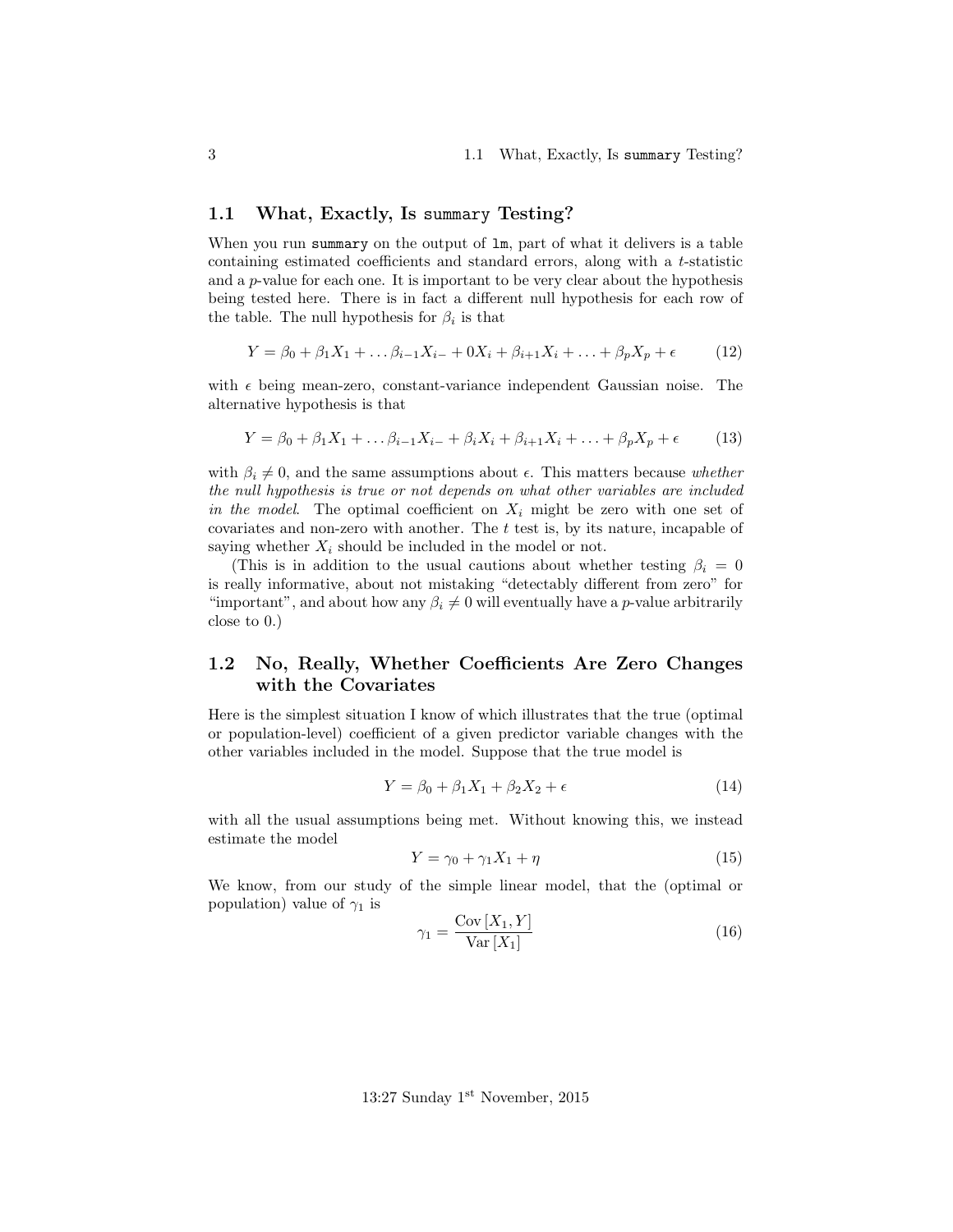Substituting in for  $Y$ ,

$$
\gamma_1 = \frac{\text{Cov}\left[X_1, \beta_0 + \beta_1 X_1 + \beta_2 X_2 + \epsilon\right]}{\text{Var}\left[X_1\right]} \tag{17}
$$

$$
= \frac{\text{Cov}[X_1, \beta_0] + \text{Cov}[X_1, \beta_1 X_1] + \text{Cov}[X_1, \beta_2 X_2] + \text{Cov}[X_1, \epsilon]}{\text{Var}[X_1]} (18)
$$

$$
= \frac{0 + \beta_1 \text{Cov}[X_1, X_1] + \beta_2 \text{Cov}[X_1, X_2] + 0}{\text{Var}[X_1]}
$$
(19)

$$
= \beta_1 + \beta_2 \frac{\text{Cov}[X_1, X_2]}{\text{Var}[X_1]}
$$
\n
$$
\tag{20}
$$

Thus, even if  $\beta_1 = 0$ , we can easily have  $\gamma_1 \neq 0$ , and vice versa. (See also Exercise [1.](#page-16-2))

# <span id="page-3-0"></span>2 Variance Ratio  $(F)$  Tests for Multiple Coefficients Being Zero

If we want to test whether a group of multiple coefficients are all simultaneously zero, the traditional approach is a variance ratio or  $F$  test. To lay everything out, the null hypothesis is that

$$
Y = \beta_0 + \beta_1 X_1 + \dots + \beta_q X_q + 0 X_{q+1} + \dots + 0 X_p + \epsilon \tag{21}
$$

while the alternative is

$$
Y = \beta_0 + \beta_1 X_1 + \ldots + \beta_q X_q + \beta_{q+1} X_{q+1} + \ldots + \beta_p X_p + \epsilon \tag{22}
$$

with at least one of the coefficients  $\beta_{q+1}, \ldots \beta_p \neq 0$ . The null hypothesis, then, is that in a linear model which includes all the predictors  $X_1, \ldots X_p$ , the optimal coefficients for the last  $p - q$  variables are all zero.

For both models, we get an estimate of  $\sigma^2$ , say  $\hat{\sigma}_{null}^2$  for the null model (with coefficients fixed at zero) and  $\hat{\sigma}_{full}^2$  for the full model. Because the null model is a special case of the full model, and we estimate parameters in each case by minimizing the MSE,  $\hat{\sigma}_{null}^2 \geq \hat{\sigma}_{full}^2$ .

Following reasoning exactly parallel to the way we got the  $F$  test for the simple linear regression model,

$$
\frac{n\hat{\sigma}_{full}^2}{\sigma^2} \sim \chi^2_{n-p-1} \tag{23}
$$

while, under the null hypothesis,

$$
\frac{n(\hat{\sigma}_{null}^2 - \hat{\sigma}_{full}^2)}{\sigma^2} \sim \chi_{p-q}^2 \tag{24}
$$

and so (again under the null hypothesis)

$$
\frac{(\hat{\sigma}_{null}^2 - \hat{\sigma}_{full}^2)/(p-q)}{\hat{\sigma}_{full}^2/(n-p-1)} \sim F_{p-q, n-p-1}
$$
\n(25)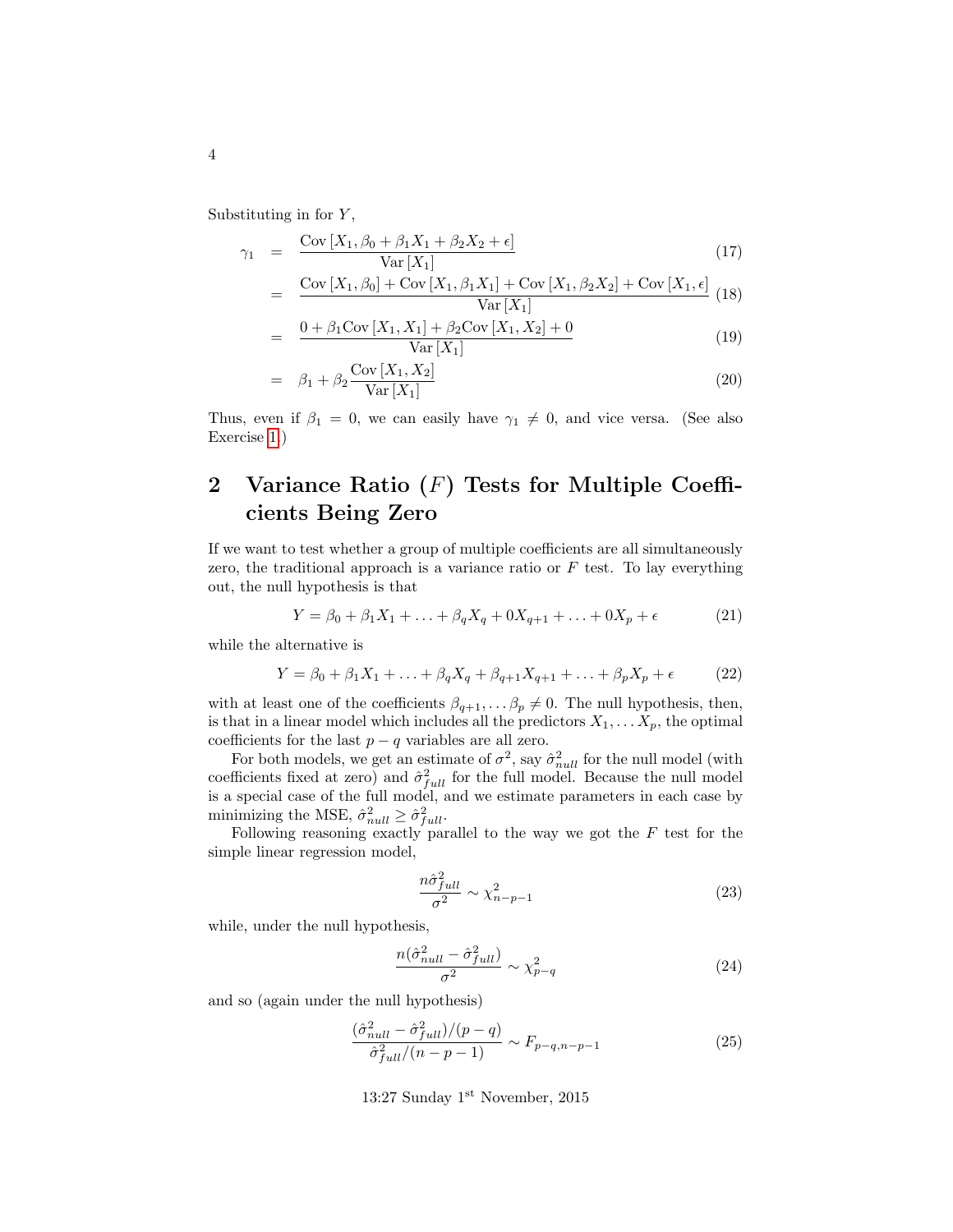We therefore reject the null hypothesis when the test statistic

$$
F = \frac{(\hat{\sigma}_{null}^2 - \hat{\sigma}_{full}^2)/(p - q)}{\hat{\sigma}_{full}^2/(n - p - 1)}
$$
\n(26)

is too large compared to the  $F_{p-q,n-p-1}$  distribution. This is why this is called an  $F$  test for this set of regression coefficients. If we're not testing all the coefficients at once, this is a **partial**  $F$  test.

The proper interpretation of this test is "Does letting the slopes for  $X_{q+1}, \ldots X_p$ be non-zero reduce the MSE more than we would expect just by noise?" As  $n$ grows, increasingly small improvements will become clearly detectable as notnoise, so increasingly small but non-zero sets of coefficients will be detected as significant by the  $F$  test.

Cautions The variance ratio test does not test any of the following:

- Whether some variable not among  $X_1, \ldots X_p$  ought to be included in the model.
- Whether the relationship between Y and the  $X_i$  is linear.
- Whether the Gaussian noise assumption holds.
- Whether any of the other modeling assumptions hold.

#### <span id="page-4-0"></span>2.1 All Slopes at Once

An obvious special case is the hypothesis that all the coefficients are zero. That is, the null hypothesis is

$$
Y = \beta_0 + 0X_1 + \ldots + 0X_p + \epsilon \tag{27}
$$

with the alternative being the full model

$$
Y = \beta_0 + \beta_1 X_1 + \ldots + \beta_p X_p + \epsilon \tag{28}
$$

The estimate of  $\sigma^2$  under the null is the sample variance of Y,  $s_Y^2$ , so the test statistic becomes

$$
\frac{(s_Y^2 - \hat{\sigma}_{full}^2)/p}{\hat{\sigma}_{full}^2/(n-p-1)}
$$
\n(29)

whose distribution under the null is  $F_{p,n-p-1}$ .

This full  $F$  test is often called a test of the significance of the whole regression. This is true, but has to be understood in a very specific sense. We are testing whether, if Y is linearly regressed on  $X_1, \ldots X_p$  and only on those variables, the reduction in the MSE from actually estimating slopes over just using a flat regression surface is bigger than we'd expect from pure noise. Once again, the test has no power to detect violations of any of the modeling assumptions. (See the discussion of the  $F$  test for simple linear regression in Lecture 10.)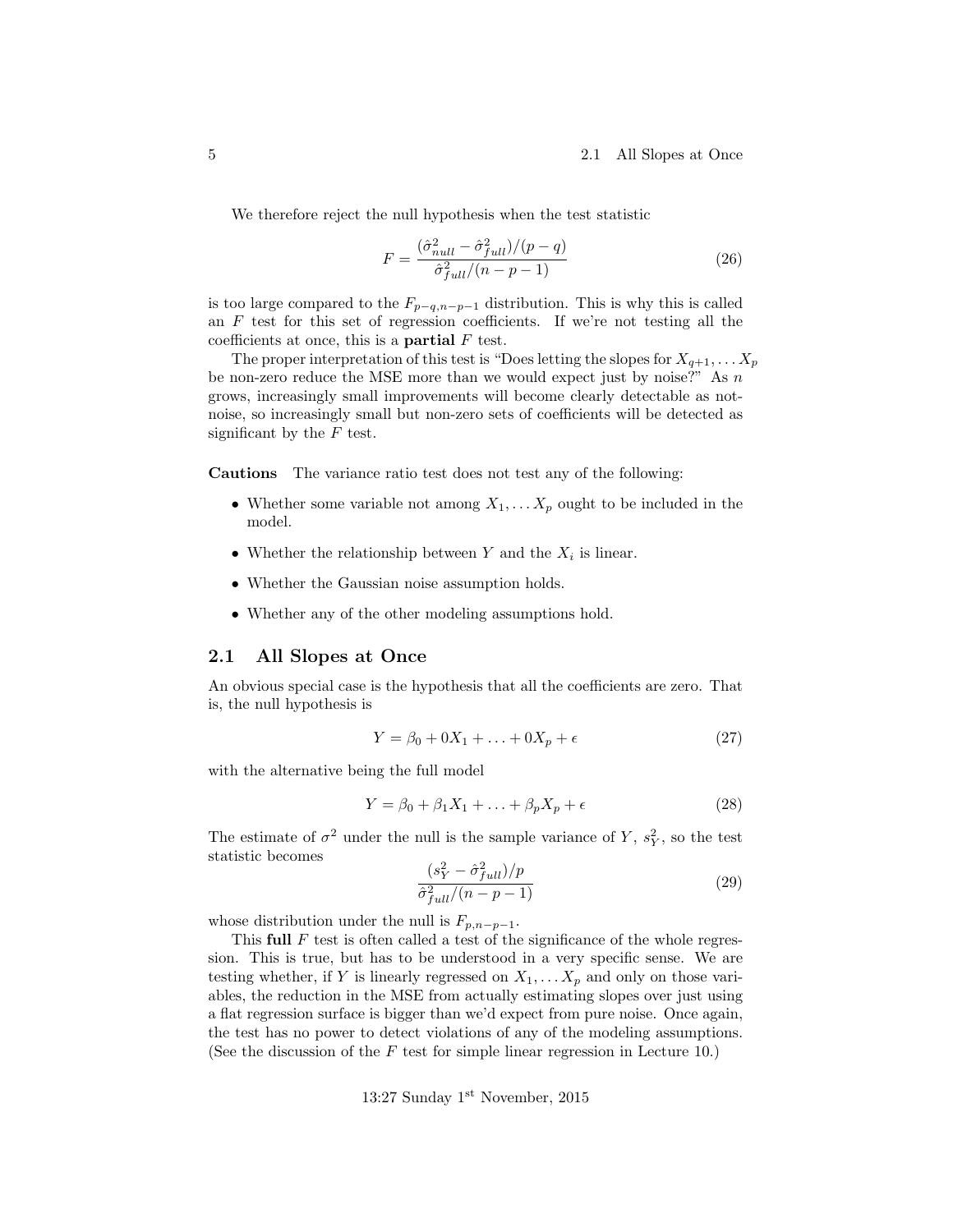### <span id="page-5-0"></span>2.2 Variance Ratio Tests in R

This is most easily done through the anova function. We fit the null model and the full model, both with lm, and then pass them to the anova function:

```
mobility <- read.csv("http://www.stat.cmu.edu/~cshalizi/mreg/15/dap/1/mobility.csv")
mob.null <- lm(Mobility ~ Commute, data=mobility)
mob.full <- lm(Mobility ~ Commute + Latitude + Longitude, data=mobility)
anova(mob.null, mob.full)
## Analysis of Variance Table
##
## Model 1: Mobility ~ Commute
## Model 2: Mobility ~ Commute + Latitude + Longitude
## Res.Df RSS Df Sum of Sq F Pr(>F)
## 1 727 1.3143
## 2 725 1.2952 2 0.019111 5.3491 0.004942
```
The second row tells us that the full model has two more parameters than the null, that  $n(\hat{\sigma}_{null}^2 - \hat{\sigma}_{full}^2) = 0.0191114$ , and then what the variance ratio or  $F$  statistic and the corresponding  $p$ -value are. Here, we learn that the decrease in the root-MSE which comes from adding latitude and longitude as predictors, while very small  $(0.51$  percentage points) is large enough that it is unlikely to have arisen by capitalizing on noise<sup>[1](#page-5-2)</sup>.

### <span id="page-5-1"></span>2.3 Variable Deletion via F Tests

It's not uncommon to use  $F$  tests for variable deletion: pick your least favorite set of predictors, test whether all of their  $\beta s$  are zero, and, if so, delete them from the model (and re-estimate). Presuming that we can trust the modeling assumptions, there are still a few points about this procedure which are slightly dubious, or at least call for much more caution than is often exercised.

Statistical power The test controls the probability of rejecting when the null is true — it guarantees that if  $\beta_q = 0$ , we have a low probability of rejecting that null hypothesis. For deletion to be reliable, however, we'd want a low probability of missing variables with non-zero coefficients, i.e., a low probability of retaining the null hypothesis when it's wrong, or high power to detect departures from the null. Power cannot be read off from the p-value, and grows with the magnitude of the departure from the null. One way to get at this is, as usual, to complement the hypothesis test with a confidence set for the coefficients in question. Ignoring variables whose coefficients are precisely estimated to be close to zero is much more sensible than ignoring variables because their coefficients can only be estimated very loosely.

<span id="page-5-2"></span><sup>&</sup>lt;sup>1</sup>Once again, this presumes that the only two possibilities in the world are a completelycorrect linear-Gaussian model with just commuting time as a predictor, and a completelycorrect linear-Gaussian model with commuting time, latitude and longitude as predictors.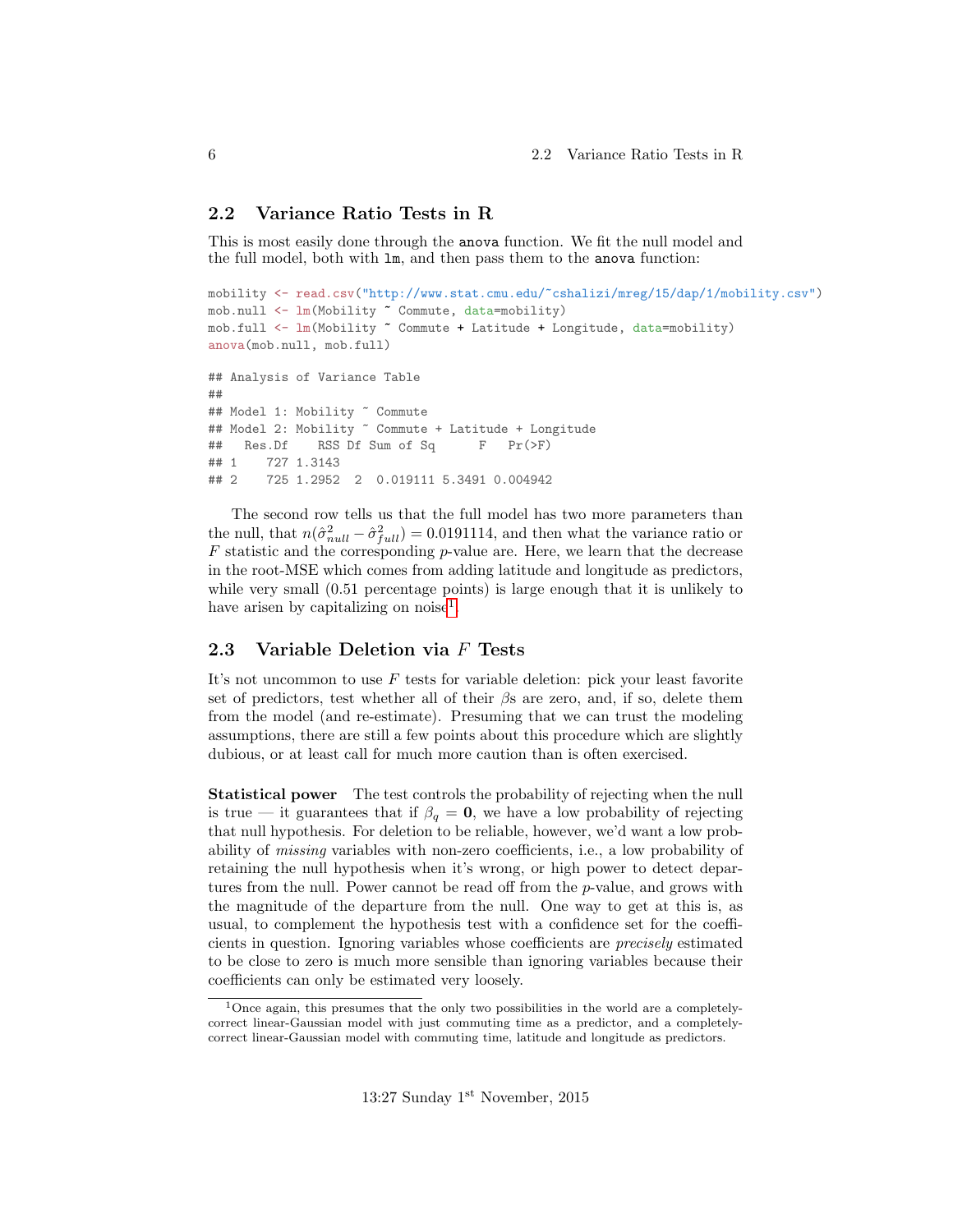Non-transivitiy The variance ratio test checks whether the MSE of the smaller model is significantly or detectably worse than the MSE of the full model. One drawback to this is that a series of insignificant, undetectablysmall steps can add up to a significant, detectably-big change. In mathematical jargon: "is equal to" is a transitive relation, so that if  $A = B$  and  $B = C$ ,  $A = C$ . But "insignificantly different from" is not a transitive relation, so if  $A \approx B$  and  $B \approx C$ , we can't conclude  $A \approx C$ .

Concretely: a group of variables might show up as significant in a partial  $F$ test, even though none of them was individually significant on a t test in the full model<sup>[2](#page-6-1)</sup>. Also, if we delete variables in stages, we can have a situation where at each stage the increase in MSE is insignificant, but the difference between the full model and the final model is highly significant.

### <span id="page-6-0"></span>2.4 Likelihood Ratio Tests

As with the F test for simple linear models, there is an alternative based on the likelihood ratio. As with the simple model, the log-likelihood of the model, at the maximum likelihood estimate, is

$$
-\frac{n}{2}(1+\log 2\pi)-\frac{n}{2}\log \hat{\sigma}^2\tag{30}
$$

Hence the difference in log-likelihoods between the full model, with all  $p$  slopes estimated, and the null model, with only q slopes estimated and the other  $p - q$ fixed, is

$$
\Lambda = -\frac{n}{2}\log \hat{\sigma}_{full}^2 + \frac{n}{2}\log \hat{\sigma}_{null}^2 = \frac{n}{2}\log \frac{\hat{\sigma}_{null}^2}{\hat{\sigma}_{full}^2}
$$
(31)

This is the log of the ratio of likelihoods (not the ratio of log likelihoods!) Under the null hypothesis $3$ ,

$$
2\Lambda \sim \chi_{p-q}^2 \tag{32}
$$

The same cautions apply to the likelihood ratio test as to the  $F$  test: it does not check modeling assumptions.

One advantage of likelihood ratio tests is that exactly the same procedure can be used to test the hypothesis that  $\beta_q = \mathbf{0}$  and to test  $\beta_q = \beta_q^*$ , for any other particular vector of parameters. For that matter, it can be used to test  $c\beta = r$ , where c is any non-random  $q \times (p+1)$  matrix, and r is any non-random  $q \times 1$  vector. Thus, for example, it can be used to test the hypothesis that two slopes are equal, or that all slopes are equal, etc.

<span id="page-6-1"></span><sup>&</sup>lt;sup>2</sup>This is yet another reason not to pay so much attention to the *p*-values reported by summary.

<span id="page-6-2"></span><sup>&</sup>lt;sup>3</sup>Strictly speaking, this only becomes exact as  $n \to \infty$ . This issue is that deriving the  $\chi^2$ distribution for Λ presumes every parameter's maximum likelihood estimate has a Gaussian distribution around its true value (see Lecture 10), and while this is true for the  $\hat{\beta}_i$ s, it is only approximately true for  $\hat{\sigma}^2$ . See Exercise [4.](#page-16-3)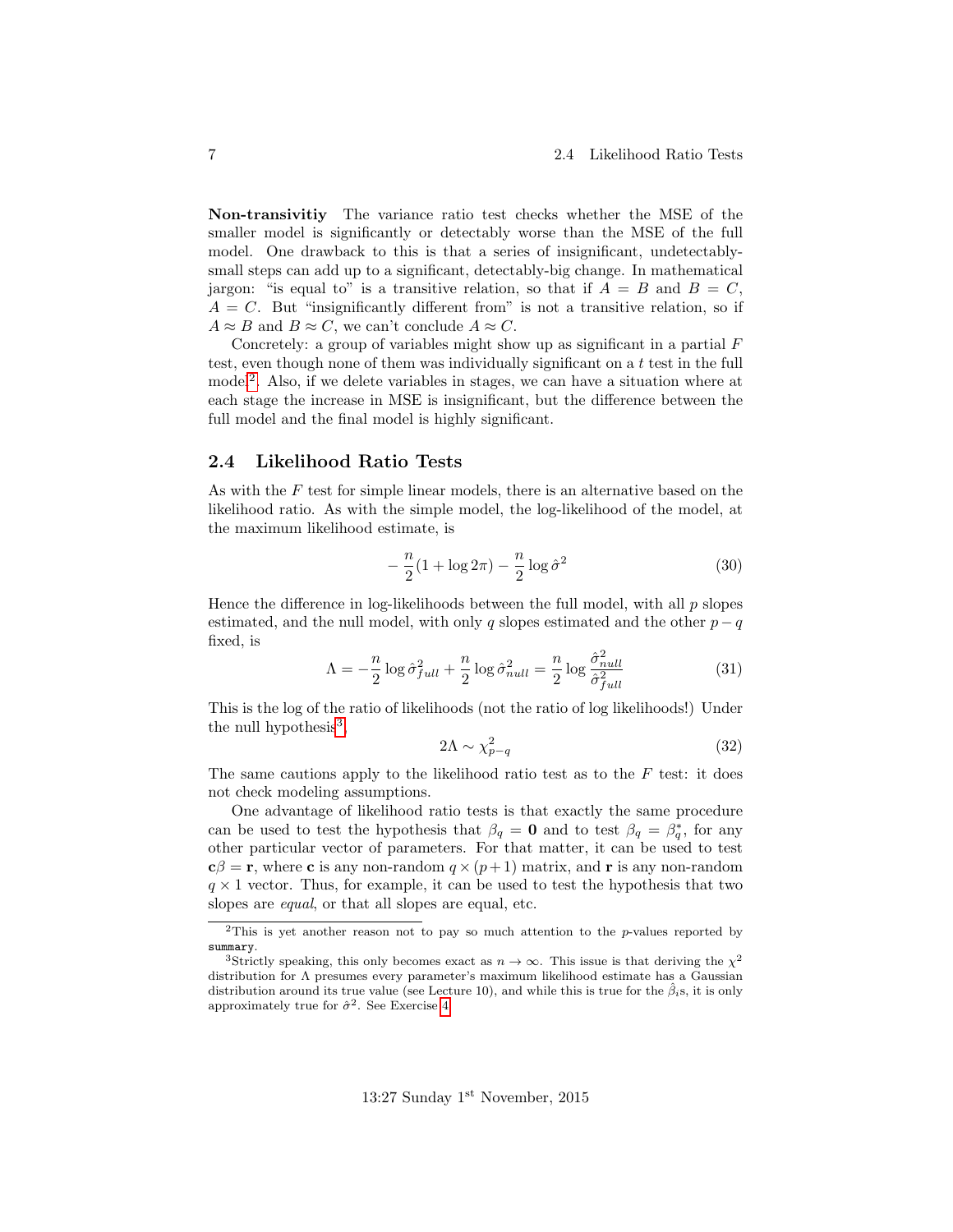Likelihood Ratio vs. F Tests For linear-Gaussian models, both the likelihood ratio and the F statistic are functions of the ratio  $\hat{\sigma}_{null}^2/\hat{\sigma}_{full}^2$  (Exercise [2\)](#page-16-4). For fixed p and q, as  $n \to \infty$ , the two tests deliver the same p-values when  $\hat{\sigma}_{null}^2 / \hat{\sigma}_{full}^2$  is the same. At finite n, they are somewhat different, with the F test usually giving a somewhat higher p value than the  $\chi^2$  test, particularly if  $p$  is close to  $n$ . Which test is more *accurate* is another question. The likelihood ratio test can actually work for large  $n$  when the model is mis-specified, in the sense of telling us which wrong model is closer to the truth [\(Vuong, 1989\)](#page-17-0), while the F test's refinements over the  $\chi^2$  very much depend on all the modeling assumptions being right.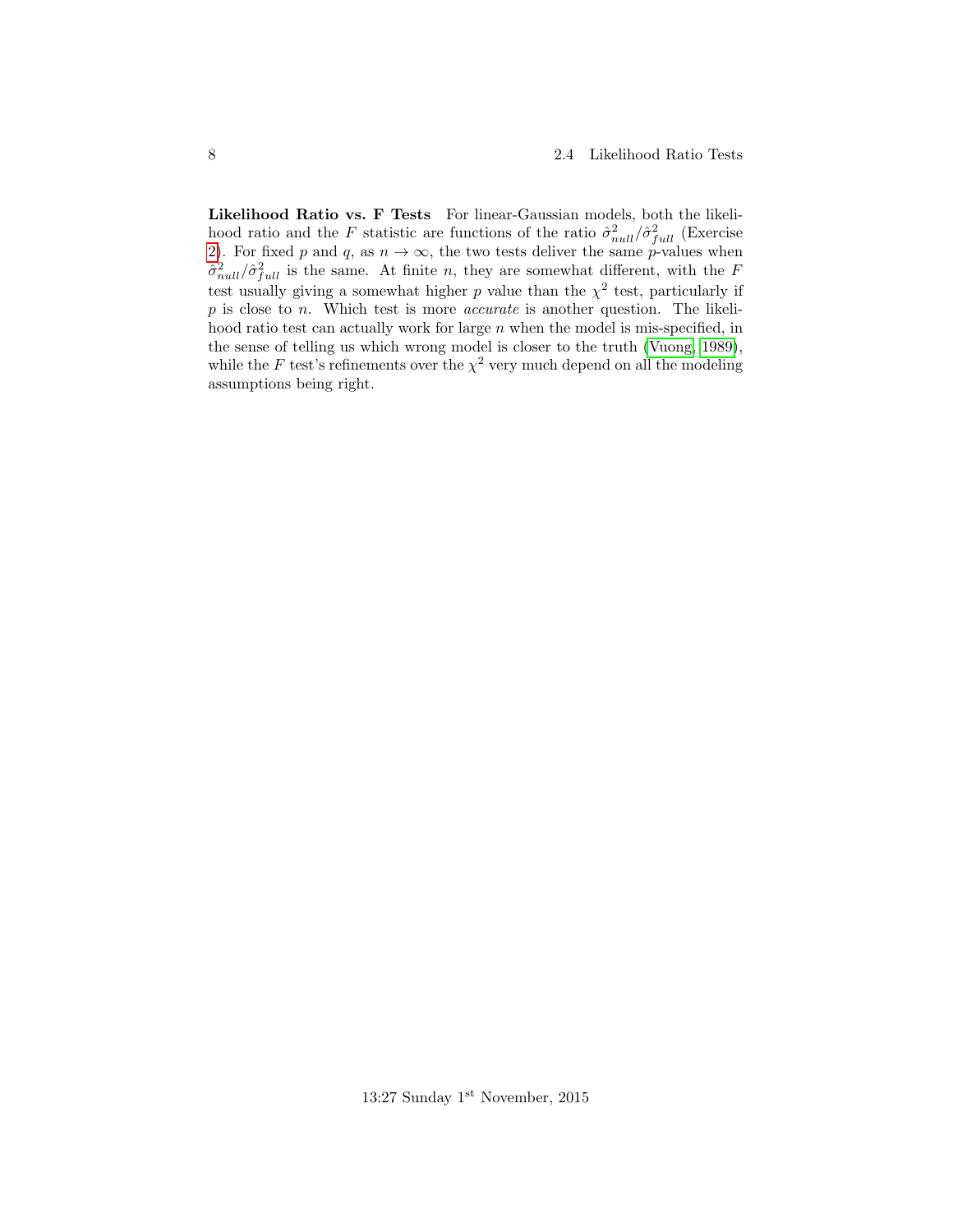9 2.4 Likelihood Ratio Tests



FIGURE 1: Difference in p-values obtained from using a likelihood ratio test (black) and an F test (blue) on the same data, with  $p = 10$ ,  $q = 9$ , and n either 15 (solid) or 60 (dotted). In general, the difference between the two tests goes to zero as  $n - p$ grows. (See source file for code.)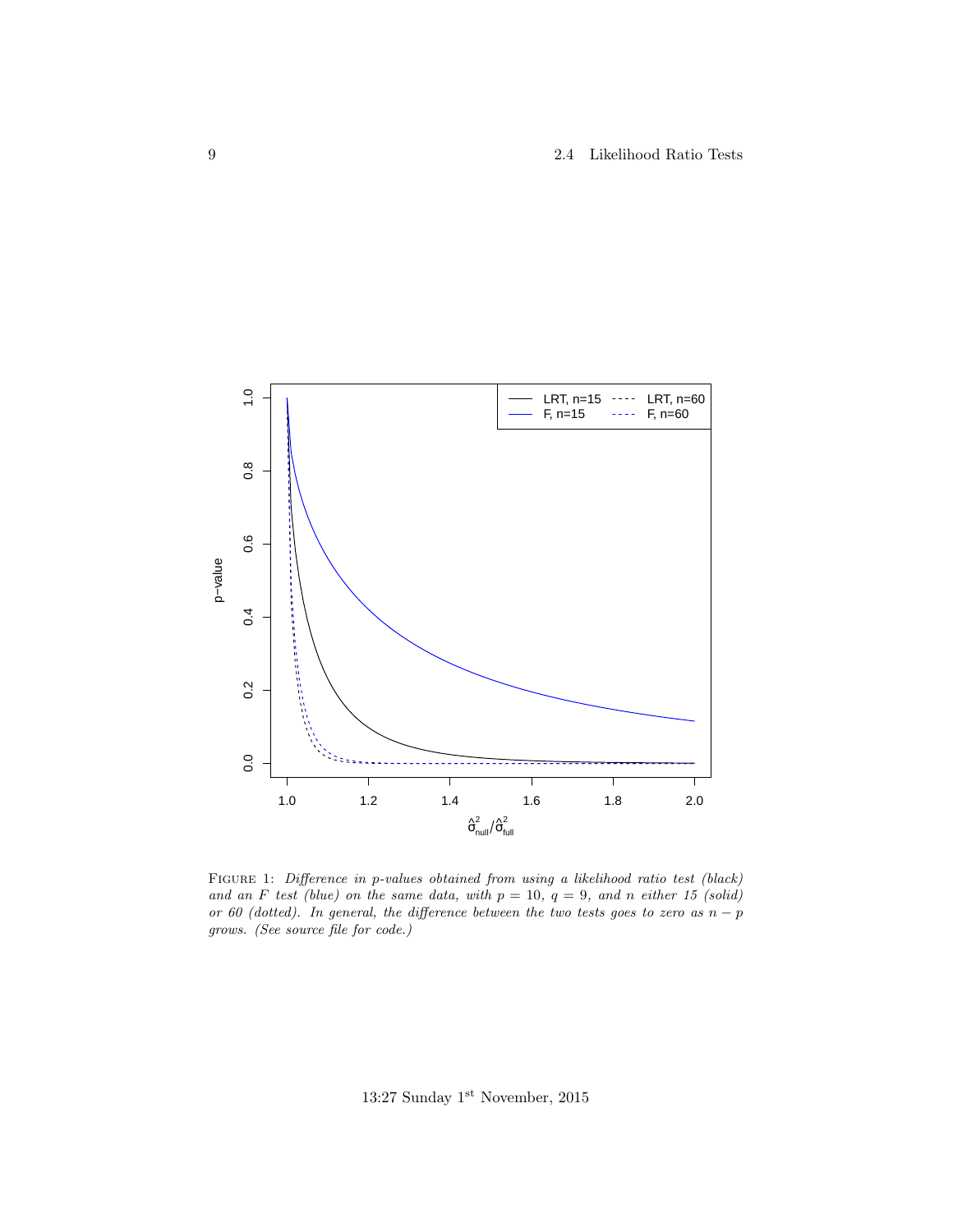# <span id="page-9-0"></span>3 Confidence Sets for Multiple Coefficients

Suppose we want to do inference on two coefficients, say  $\beta_i$  and  $\beta_j$ , at once. That means we need to come up with a two-dimensional confidence region  $C(\alpha)$ , where we can say that  $\mathbb{P}((\beta_i, \beta_j) \in C(\alpha)) = 1 - \alpha$ . This would involve the same sort of trilemma as confidence intervals for single coefficients. That is, one of three things must be true:

- 1. Both  $\beta_i$  and  $\beta_j$  are in  $C(\alpha)$ ; or
- 2. We got data which was very  $(\leq \alpha)$  improbable under all possible values of the parameters; or
- 3. Our model is wrong.

If we trust our model, then, we can indeed be confident that both  $\beta_i$  and  $\beta_j$  are simultaneously in  $C(\alpha)$ .

Clearly, nothing depends on wanting to do inference on just two coefficients at once; we could consider any subset of them we like, up to all  $p + 1$  of them.

With one parameter, intervals are the most natural confidence sets to work with. With more than one parameter, we have choices to make about the *shape* of the confidence set. The two easiest ones to work with are rectangular boxes, and ellipsoids.

### <span id="page-9-1"></span>3.1 Confidence Boxes or Rectangles

The natural thing to want to do is to take a confidence interval for each coefficient and put them together into a confidence box or rectangle. For instance, using the t-distribution CI for  $\beta_i$  and  $\beta_j$ , the box would be

$$
(\hat{\beta}_i \pm t_{n-p-1}(\alpha/2)\hat{\mathfrak{se}}\left[\hat{\beta}_i\right]) \times (\hat{\beta}_j \pm t_{n-p-1}(\alpha/2)\hat{\mathfrak{se}}\left[\hat{\beta}_j\right])\tag{33}
$$

(And similarly for three or more parameters.) This is, however, not quite right as I've written it. The problem is that while each interval covers its true coefficient with high probability, both intervals  $simultaneously$  cover the pair of parameters is a different story. Let me abbreviate the interval for  $\beta_i$  as  $C_i(\alpha)$ , likewise the interval for  $\beta_j$  is  $C_j(\alpha)$ . We have

$$
\mathbb{P}\left(\beta_i \in C_i(\alpha)\right) = 1 - \alpha , \ \mathbb{P}\left(\beta_j \in C_j(\alpha)\right) = 1 - \alpha \tag{34}
$$

but from this it does not follow that

$$
\mathbb{P}\left(\beta_i \in C_i(\alpha), \beta_j \in C_j(\alpha)\right) = 1 - \alpha \tag{35}
$$

To see this, let's consider the complementary event: it's

$$
\beta_i \notin C_i(\alpha) \lor \beta_j \notin C_j(\alpha) \tag{36}
$$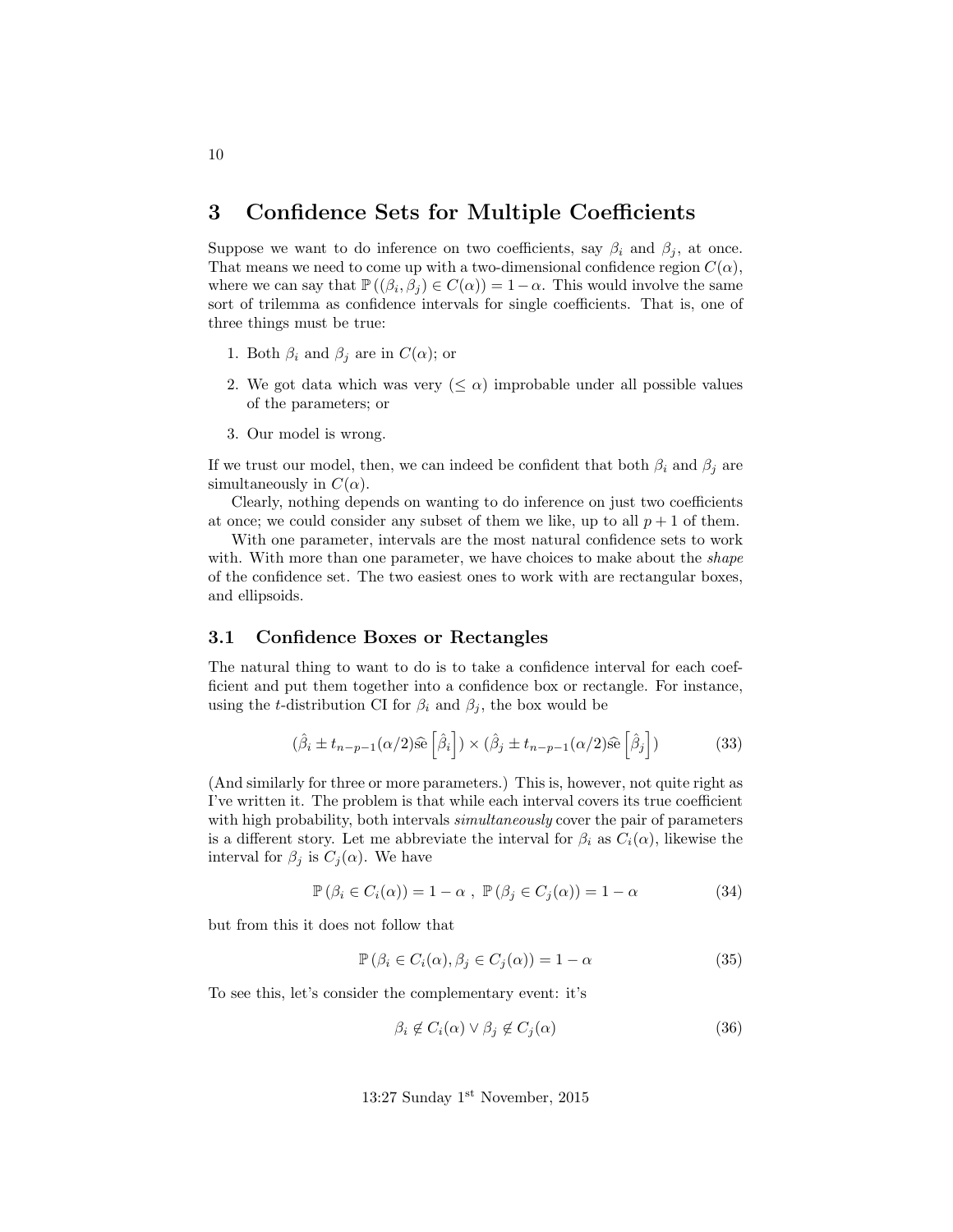#### 11 3.1 Confidence Boxes or Rectangles

writing  $\vee$  for logical-or<sup>[4](#page-10-0)</sup> By basic probability,

$$
\mathbb{P}(\beta_i \notin C_i(\alpha) \lor \beta_j \notin C_j(\alpha)) = \mathbb{P}(\beta_i \notin C_i(\alpha)) + \mathbb{P}(\beta_j \notin C_j(\alpha)) - \mathbb{P}(\beta_i \notin C_i(\alpha), \beta_j \notin C_j(\alpha))
$$
\n(37)

Since  $C_i$  and  $C_j$  are  $1 - \alpha$ -confidence sets,

$$
\mathbb{P}\left(\beta_i \notin C_i(\alpha) \lor \beta_j \notin C_j(\alpha)\right) = 2\alpha - \mathbb{P}\left(\beta_i \notin C_i(\alpha), \beta_j \notin C_j(\alpha)\right) \le 2\alpha \tag{38}
$$

So  $C_i(\alpha) \times C_j(\alpha)$  isn't itself a 1 –  $\alpha$  confidence set; its real confidence level could be as little as  $1 - 2\alpha$ . If we had been looking at q coefficients at once, the confidence level might have been as low as  $1 - q\alpha$ .

This suggests, however, a very simple, if sometimes over-cautious, way of building a confidence box. If we want the final box to have a  $1 - \alpha$  confidence level, and we're dealing with q coefficients at once, we calculate  $1 - \alpha/q$ confidence levels for each coefficient, say  $C_i(\alpha/q)$ , and then set

$$
C(\alpha) = C_1(\alpha/q) \times C_2(\alpha/q) \times \ldots \times C_q(\alpha/q)
$$
\n(39)

By our reasoning above, this final  $C(\alpha)$  will cover all q parameters at once with probability at least  $1 - \alpha$ .

This trick of building a  $1 - \alpha$  confidence box for q parameters at once from  $q 1 - \alpha/q$  confidence intervals is completely generic; it doesn't just work on regression coefficients, but for any parameters of any statistical model at all. For more on it, see §[4](#page-16-0) below.

<span id="page-10-0"></span><sup>&</sup>lt;sup>4</sup>That is,  $A \vee B$  means in ordinary English "A is true or B is true or both are true".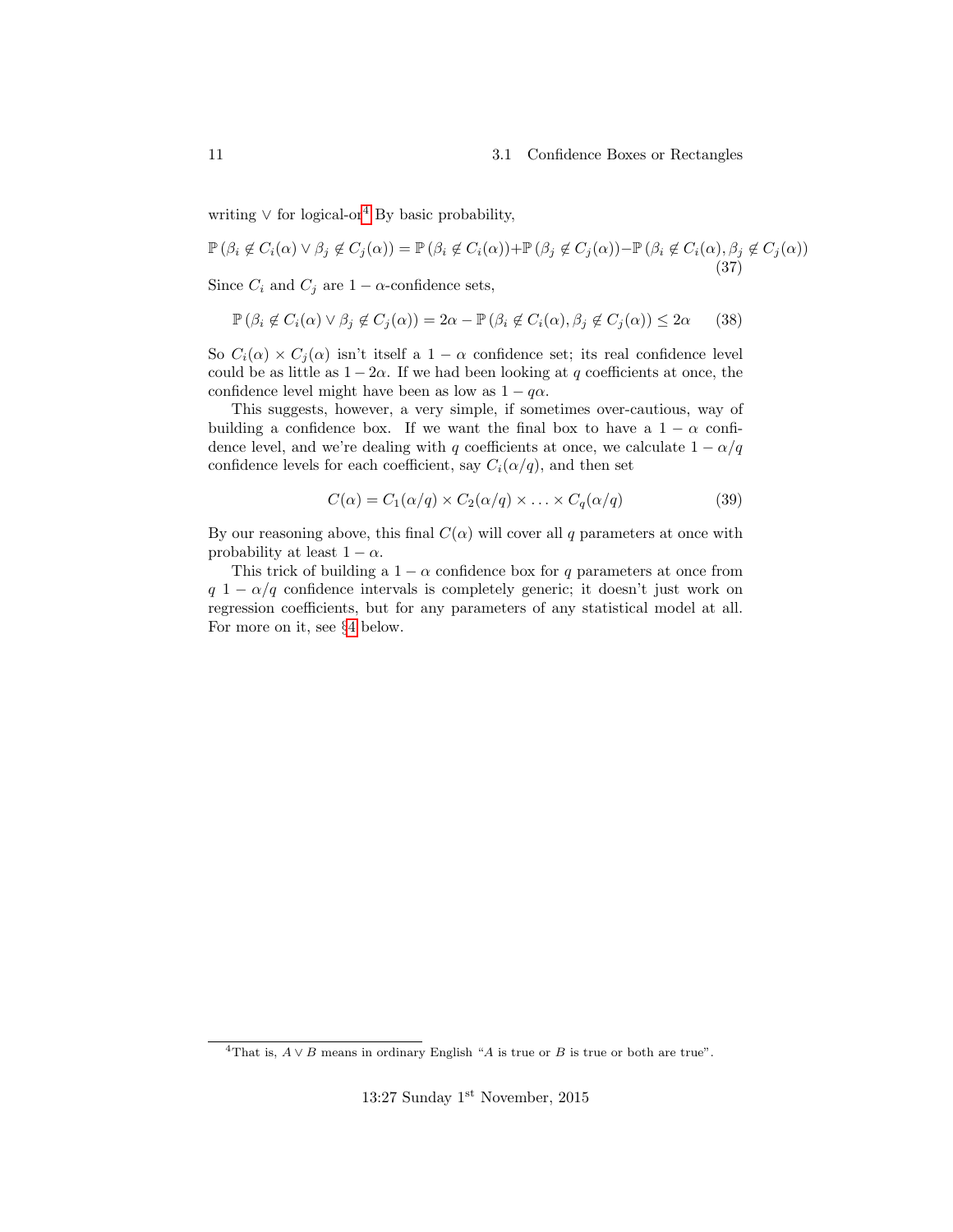

FIGURE 2: Grey lines: 95% confidence intervals for two coefficients, based on inverting t tests, and so centered at the point estimate (dot). Black box: a 95% confidence rectangle for both coefficients simultaneously. Notice that the grey lines do not touch the sides of the rectangle; the latter correspond to 97.5% CIs for each coefficient. If we did draw the rectangle corresponding to the grey lines, its actual confidence level could be as low as 90%. (See source file for code.)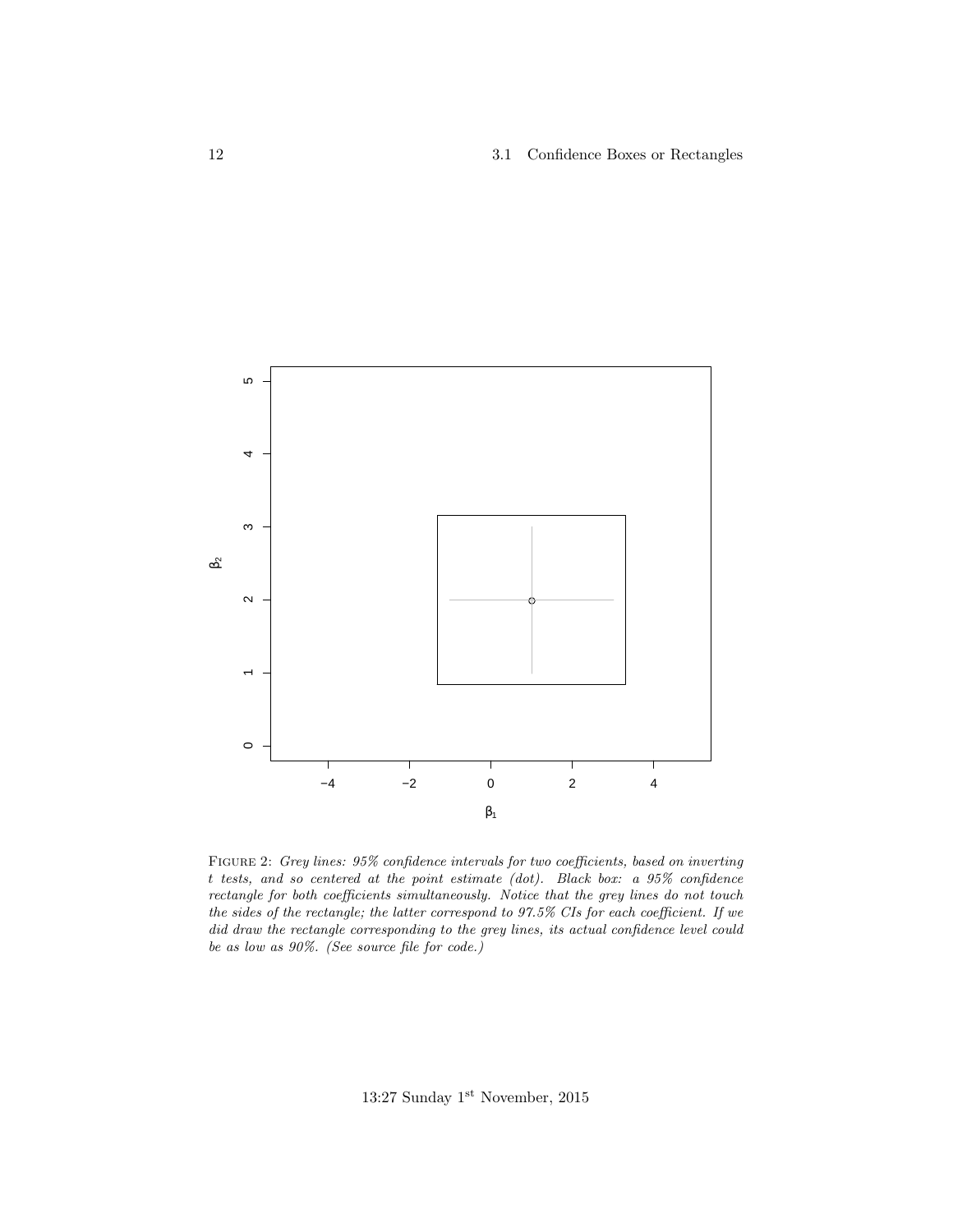### <span id="page-12-0"></span>3.2 Confidence Balls or Ellipsoids

An alternative to confidence boxes is to try to make confidence balls. To see how this could work, suppose first that  $\hat{\beta}_i$  and  $\hat{\beta}_j$  were uncorrelated. Since

$$
\frac{\hat{\beta}_i - \beta_i}{\text{se}\left[\hat{\beta}_i\right]} \sim N(0, 1) \tag{40}
$$

(and likewise for  $\beta_j$ ), we would have<sup>[5](#page-12-1)</sup>

$$
\left(\frac{\hat{\beta}_i - \beta_i}{\text{se}\left[\hat{\beta}_i\right]}\right)^2 + \left(\frac{\hat{\beta}_j - \beta_j}{\text{se}\left[\hat{\beta}_j\right]}\right)^2 \sim \chi_2^2\tag{41}
$$

Therefore, a simultaneous  $1-\alpha$  confidence region for  $(\beta_i, \beta_j)$  would be the region where

$$
\left(\frac{\hat{\beta}_i - \beta_i}{\text{se}\left[\hat{\beta}_i\right]}\right)^2 + \left(\frac{\hat{\beta}_j - \beta_j}{\text{se}\left[\hat{\beta}_j\right]}\right)^2 \le \chi_2^2 (1 - \alpha) \tag{42}
$$

A little geometry shows that this region is an ellipse, its axes parallel to the coordinate axis with the length from end to end along one axis being 2se  $\left[\hat{\beta}_i\right] \chi_2^2(1-\}$  $\alpha$ ), and its length along the other axis being 2se  $\left[\hat{\beta}_j\right] \chi_2^2(1-\alpha)$ .

If we had  $q$  different uncorrelated coefficients, the confidence region would be the set  $(\beta_1, \beta_2, \ldots \beta_q)$  where

$$
\sum_{i=1}^{q} \left( \frac{\hat{\beta}_i - \beta_i}{\text{se}\left[\hat{\beta}_i\right]} \right)^2 \le \chi_q^2 (1 - \alpha) \tag{43}
$$

When  $q > 2$ , we call this region an "ellipsoid" rather than an "ellipse", but it's the same idea.

Usually, of course, the different coefficient estimates are correlated with each other, so we need to do something a bit different. If we write  $\beta_q$  for the vector of coefficients we're interested in, and  $\Sigma_q$  for its variance-covariance matrix, then the confidence region is the set of all  $\beta_q$  where

$$
(\widehat{\beta}_q - \beta_q)^T \Sigma_q^{-1} (\widehat{\beta}_q - \beta_q) \le \chi_q^2 (1 - \alpha) \tag{44}
$$

This, too, is an ellipsoid, only now the axes point in the directions given by the eigenvectors of  $\Sigma_q$ , and the length along each axis is proportional to the square root of the corresponding eigenvalue. (See §[3.2.2](#page-15-0) for a derivation.)

Since  $\Sigma_q$  is a  $q \times q$  sub-matrix of  $\sigma^2(\mathbf{x}^T\mathbf{x})^{-1}$ , we can't actually use this. We can, however, use the appropriate sub-matrix of  $\hat{\sigma}^2(\mathbf{x}^T\mathbf{x})^{-1}$  as an approximation, which becomes exact as  $n \to \infty$ . Similarly, if we use the unbiased estimate of  $\sigma^2$ , we replace  $\chi_q^2(1-\alpha)$  with  $F_{q,n-p-1}(1-\alpha)$ .

<span id="page-12-1"></span><sup>&</sup>lt;sup>5</sup>Because when  $Z_1, \ldots Z_d$  are independent  $N(0, 1)$  variables,  $\sum_i Z_i^2 \sim \chi_d^2$ .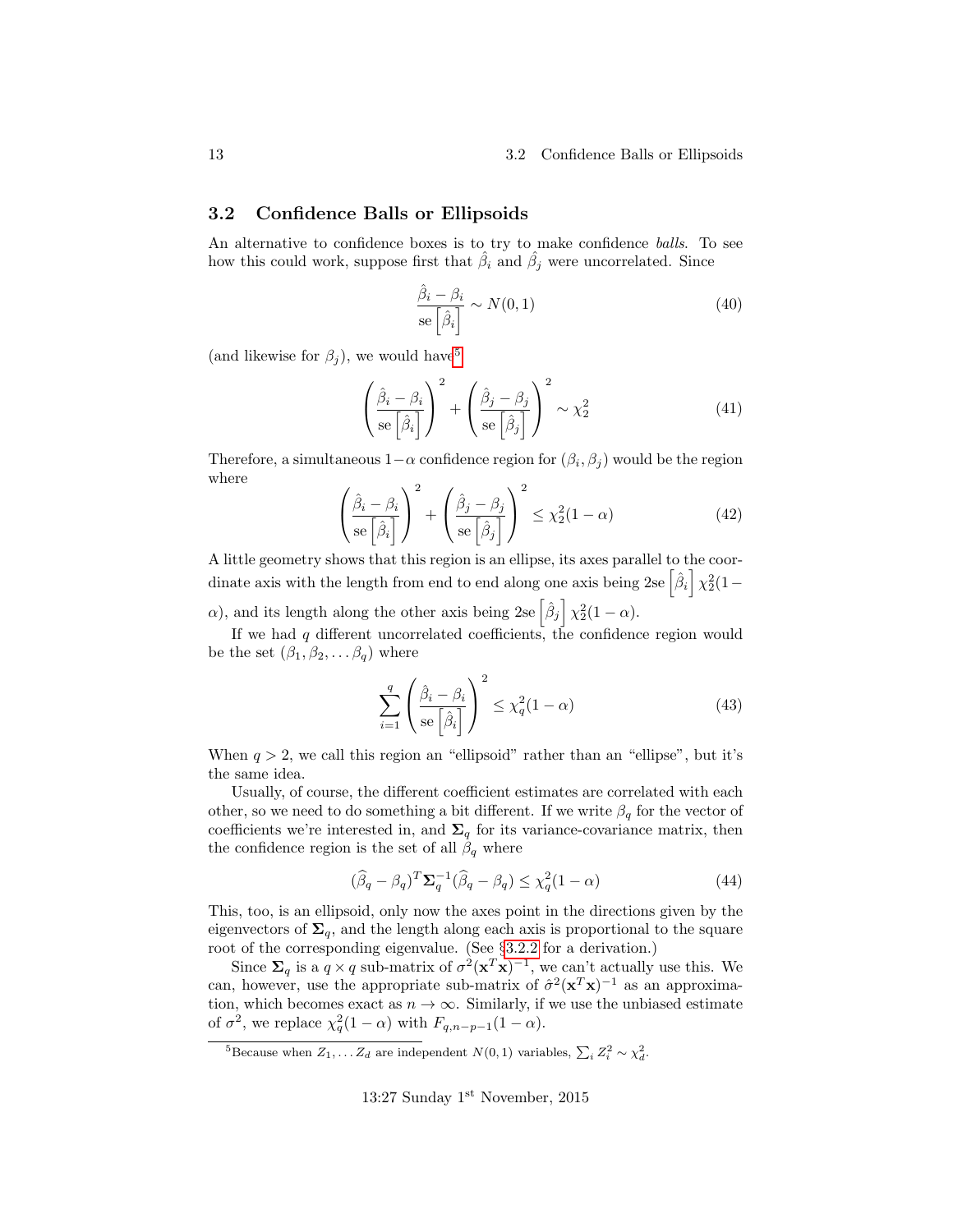### <span id="page-13-0"></span>3.2.1 Confidence Ellipsoids in R

The package ellipse [\(Murdoch and Chow, 2013\)](#page-17-1) contains functions for plotting 2D confidence ellipses. The main function is also called ellipse, which happens to have a specialized method for lm models. The usage is

```
my.model \leftarrow \text{lm}(y \text{ x1+x2+x3})plot(ellipse(my.model, which=c(1,2), level=0.95))
```
Here which is the vector of coefficient indices (it can only be of length 2) and level is the confidence level. Notice that what ellipse actually returns is a two-column array of coordinates, which can be plotted, or passed along to other graphics functions (like points or lines). See Figure [3.](#page-14-0)

Three-dimensional confidence ellipsoids can be made with the rgl library [\(Adler](#page-17-2) et al., [2014\)](#page-17-2). While confidence ellipsoids exist in any number of dimensions, they can't really be visualized when  $q > 3$ .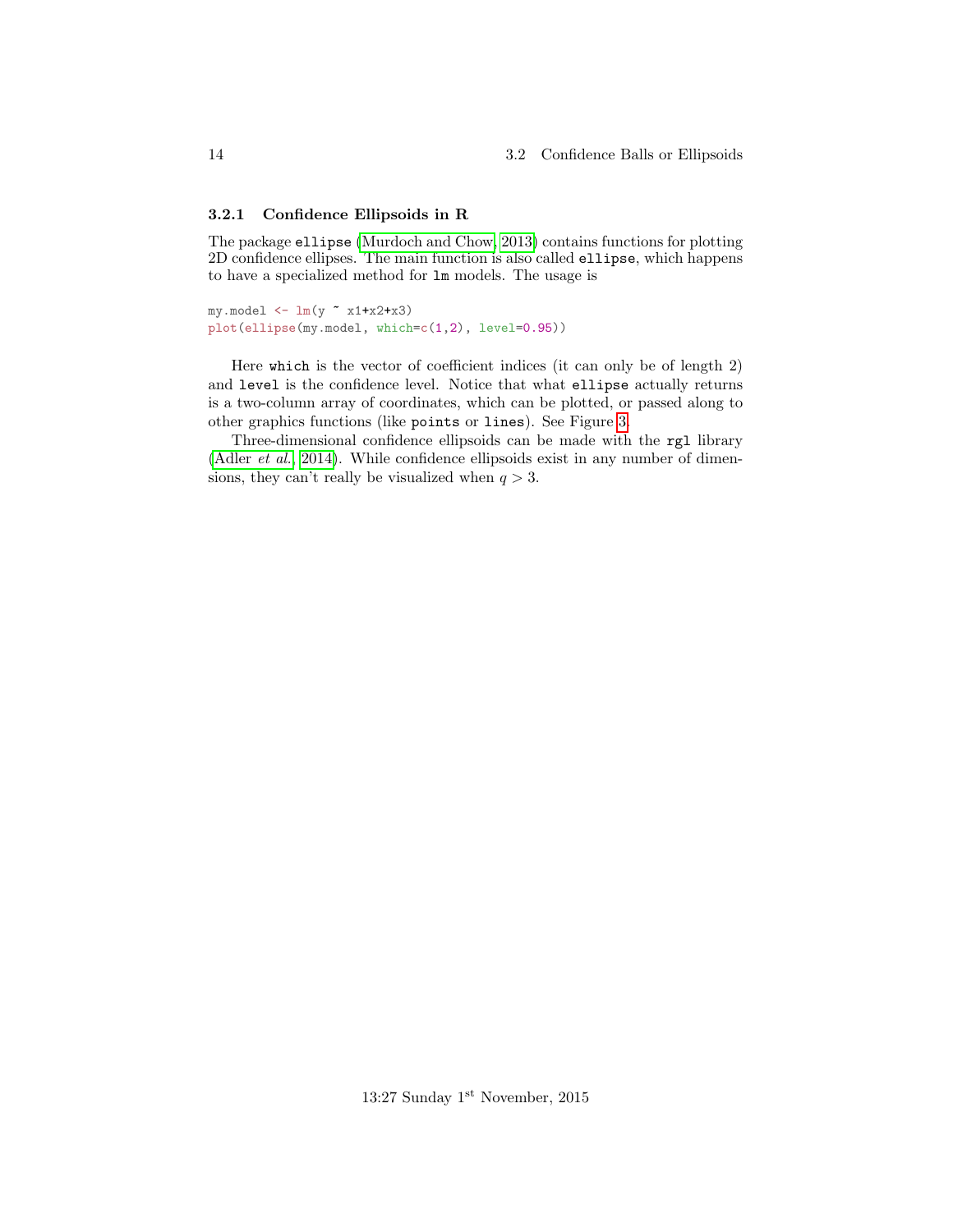<span id="page-14-0"></span>

FIGURE 3: Confidence ellipses for every pair of coefficients in the model where economic mobility is regressed on the prevalence of short commutes, latitude and longitude. (Remember the intercept is the first coefficient.) Why do I use this odd-looking confidence level?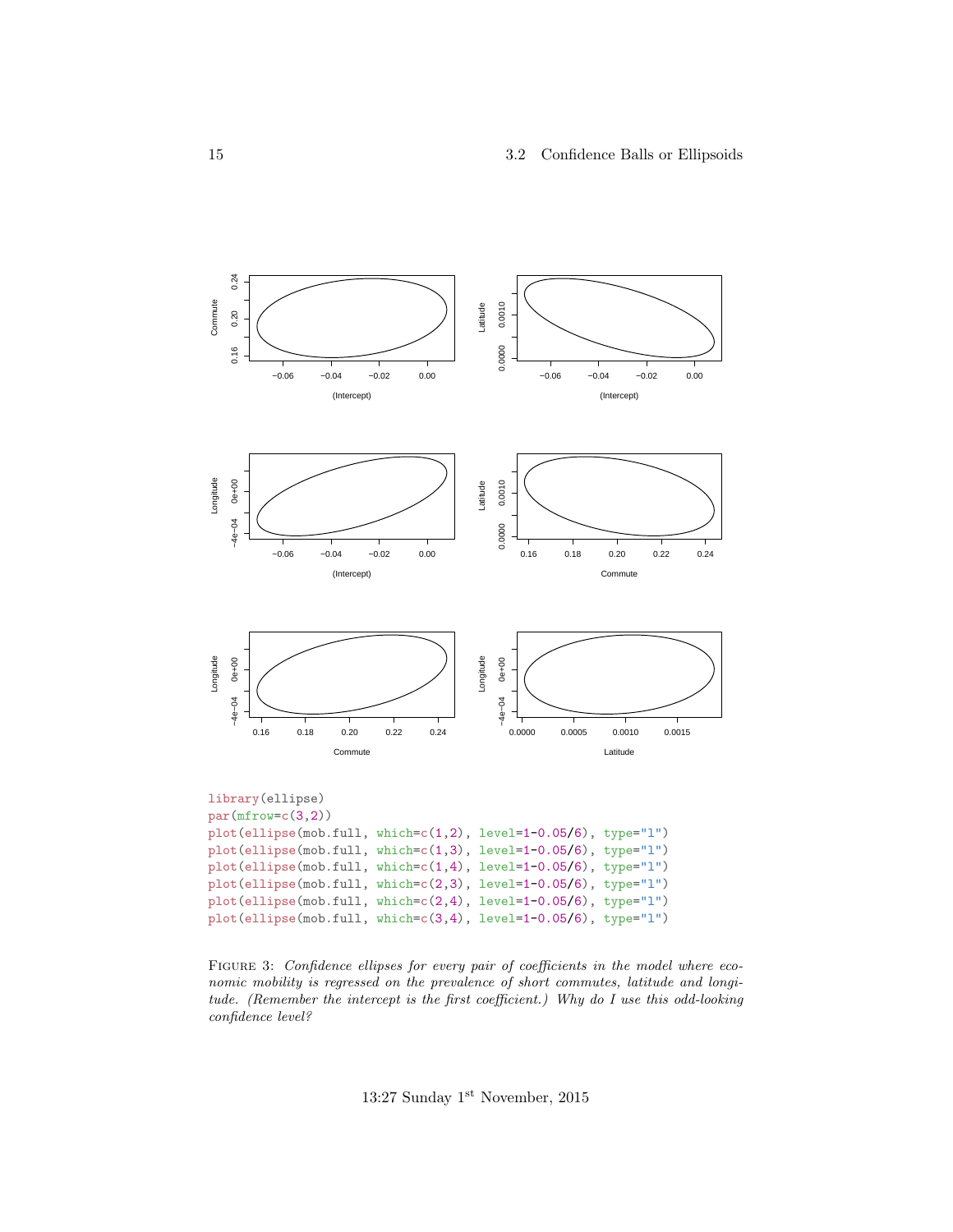# <span id="page-15-0"></span>**3.2.2** Where the  $\chi_q^2$  Comes From

To see why this should be so, we need to do some linear algebra, to turn a Gaussian random vector with correlations and unequal variances into a Gaussian random vector where the coordinates are all  $\sim N(0, 1)$  and independent of each other. The starting point is the fact that  $\Sigma_q$  is a square, symmetric, positivedefinite matrix. Therefore it can be written as follows:

$$
\Sigma_q = \mathbf{V} \mathbf{U} \mathbf{V}^T \tag{45}
$$

where  $U$  is the diagonal matrix of eigenvalues, and  $V$  is the matrix whose columns are the eigenvectors;  $V^T$  is its transpose, and  $V^T V = I$ . If we define  $\mathbf{\Sigma}_q^{1/2} = \mathbf{V} \mathbf{U}^{1/2}$ , where  $\mathbf{U}^{1/2}$  is the diagonal matrix with the square roots of the eigenvalues, then

$$
\text{Var}\left[\Sigma_q^{-1/2}(\widehat{\beta}_q - \beta_q)\right] = \Sigma_q^{-1/2} \text{Var}\left[\widehat{\beta}_q - \beta_q\right] (\Sigma_q^{-1/2})^T \tag{46}
$$

$$
= \mathbf{U}^{-1/2} \mathbf{V}^{-1} \mathbf{V} \mathbf{U} \mathbf{V}^T \mathbf{V} \mathbf{U}^{-1/2} \tag{47}
$$

$$
= \mathbf{U}^{-1/2} \mathbf{U} \mathbf{U}^{-1/2} \tag{48}
$$

$$
= I \tag{49}
$$

where the last step works because U and  $U^{-1/2}$  are both diagonal matrices. In other words, while the coordinates of  $\beta_q - \beta_q$  have unequal variances and are correlated with each other,  $\Sigma_q^{-1/2}(\widehat{\beta}_q - \beta_q)$  is a random vector where each coordinate has variance 1 and is uncorrelated with the others. Since the initial vector was Gaussian, this too is Gaussian, hence

<span id="page-15-1"></span>
$$
\Sigma_q^{-1/2}(\widehat{\beta}_q - \beta_q) \sim MVN(\mathbf{0}, \mathbf{I})\tag{50}
$$

Therefore

<span id="page-15-2"></span>
$$
\left(\Sigma_q^{-1/2}(\widehat{\beta}_q - \beta_q)\right)^T \Sigma_q^{-1/2}(\widehat{\beta}_q - \beta_q) \sim \chi_q^2 \tag{51}
$$

since it's a sum of q squared, independent  $N(0, 1)$  variables.

On the other hand,

$$
\left(\Sigma_q^{-1/2}(\widehat{\beta}_q - \beta_q)\right)^T \left(\Sigma_q^{-1/2}(\widehat{\beta}_q - \beta_q)\right) \tag{52}
$$

$$
= (\widehat{\beta}_q - \beta_q)^T \left( \Sigma_q^{-1/2} \right)^T \Sigma_q^{-1/2} (\widehat{\beta}_q - \beta_q)
$$

$$
= (\widehat{\beta}_q - \beta_q)^T \mathbf{V} \mathbf{U}^{-1/2} \mathbf{U}^{-1/2} \mathbf{V}^{-1} (\widehat{\beta}_q - \beta_q)
$$
(53)

$$
= (\widehat{\beta}_q - \beta_q)^T \mathbf{V} \mathbf{U}^{-1} \mathbf{V}^{-1} (\widehat{\beta}_q - \beta_q) \tag{54}
$$

$$
= (\widehat{\beta}_q - \beta_q)^T \Sigma_q^{-1} (\widehat{\beta}_q - \beta_q) \tag{55}
$$

Combining Eqs. [50](#page-15-1) and [54,](#page-15-2)

$$
(\widehat{\beta}_q - \beta_q)^T \Sigma_q^{-1} (\widehat{\beta}_q - \beta_q) \sim \chi_q^2 \tag{56}
$$

as was to be shown.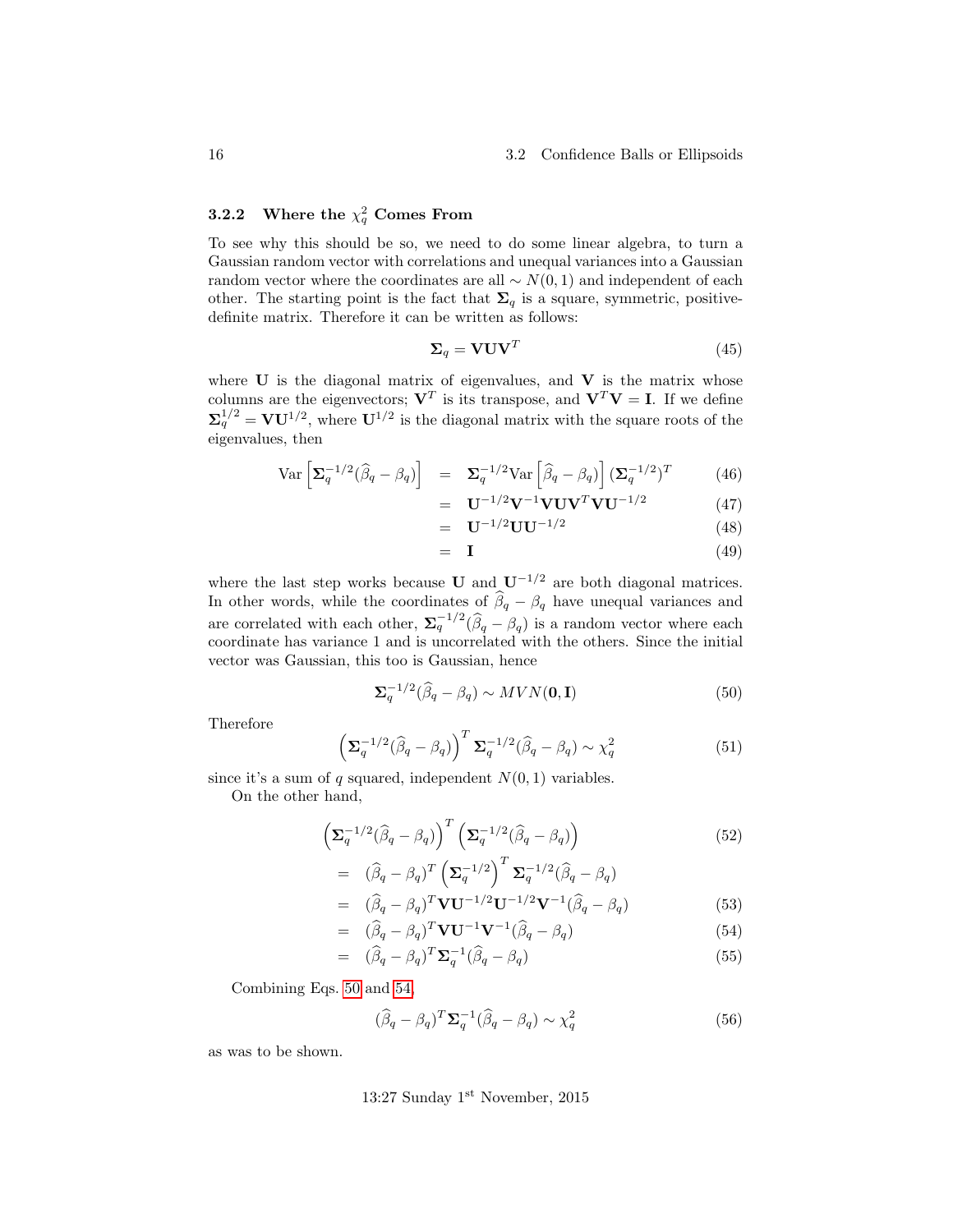# <span id="page-16-0"></span>4 Further Reading

Variance and likelihood ratio tests go back to the period of the 1910s–1930s; see references in Lecture 10. Further exposition can be found in any textbook on regression, or general mathematical statistics.

The trick in §[3.1,](#page-9-1) of getting an over-all confidence level of  $1-\alpha$  for q parameters simultaneously, by demanding the higher confidence level of  $1-\alpha/q$  for each one separately, is one use of an important tool called Bonferroni correction or **Bonferroni adjustment**<sup>[6](#page-16-5)</sup>. For an account of the role of this general idea in probability theory, see [Galambos and Simonelli](#page-17-3) [\(1996\)](#page-17-3). Bonferroni correction is also often used for hypothesis testing: if we test  $q$  distinct hypotheses, and we want to have the probability of making no false rejections be  $\alpha$ , we can achieve that by having each test be of size  $\alpha/q$ . Indeed, we could give each test whatever size we like, so long as the sum of the tests is  $\alpha$ .

One sometimes encounters the mis-understanding that Bonferroni correction requires the test statistics or confidence intervals to be statistically independent (e.g., [Ashby 2011\)](#page-17-4); as you can see from the argument above, this is just wrong. What is true is that Bonferroni correction is very cautious, and that one can sometimes come up with less conservative ways of doing multiple inference if one either uses more detailed information about how the statistics relate to each other (as in §[3.2\)](#page-12-0), or one is willing to tolerate a certain number of false positives. The latter idea leads to important work on multiple testing and "false discovery control", which is outside the scope of this course, but see [Benjamini and Hochberg](#page-17-5) [\(1995\)](#page-17-5); [Genovese and Wasserman](#page-17-6) [\(2004\)](#page-17-6), and, for an unforgettable demonstration of how ignoring multiple testing issues leads to nonsense, [Bennett](#page-17-7) et al. [\(2010\)](#page-17-7).

# <span id="page-16-1"></span>5 Exercises

<span id="page-16-2"></span>To think through or to practice on, not to hand in.

- 1. In the scenario of §[1.2,](#page-2-1) is it possible for both  $\epsilon$  and  $\eta$  to obey the Gaussian noise assumption? That is, it is possible to have  $\epsilon \sim N(0, \sigma_{\epsilon}^2)$ , independent of  $X_1$  and  $X_2$ , and to have  $\eta \sim N(0, \sigma_{\eta}^2)$ , independent of  $X_1$ ? Hint: Suppose  $X_1$  and  $X_2$  are jointly Gaussian, and, for simplicity, that both have mean 0.
- <span id="page-16-4"></span><span id="page-16-3"></span>2. (a) Show that the variance ratio test statistic (Eq. ??) depends on the data only through the ratio  $\hat{\sigma}_{null}^2/\hat{\sigma}_{full}^2$ .
	- (b) Show that as  $\hat{\sigma}_{null}^2 \rightarrow \hat{\sigma}_{full}^2$ ,

$$
\log \frac{\hat{\sigma}_{null}^2}{\hat{\sigma}_{full}^2} \to \frac{\hat{\sigma}_{null}^2 - \hat{\sigma}_{full}^2}{\hat{\sigma}_{full}^2} \tag{57}
$$

<span id="page-16-5"></span> $6$ Computer scientists, and some mathematicians, call it a "union bound" — can you explain why?